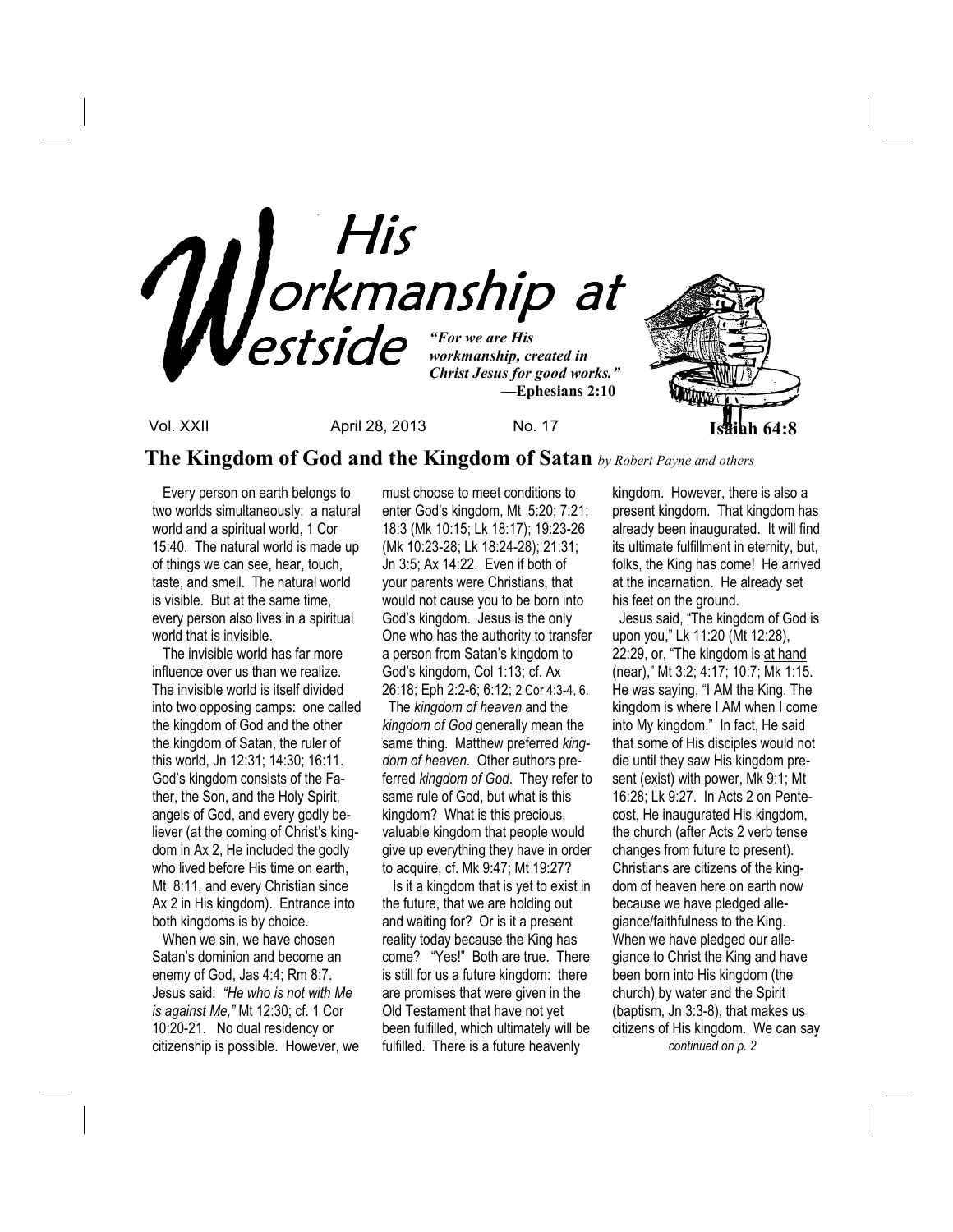## **"The kingdom of God does not come with observation; nor will they say, 'See here!' or 'See there!' For indeed, the kingdom of God is within you." —Luke 17:20-21**

that Christ inaugurated His kingdom right here and right now in this local church on earth. Whenever we take part in the Lord's Supper on Sunday, we take it with Jesus in His kingdom, Mt 26:29; Mk 14:25; Lk 22:18.

 God's kingdom involves salvation. It involves a relationship with the King. We are part of a kingdom which is ruled over by the Sovereign King. That is what the hidden treasure is, Mt 13:44. That is what the pearl of great price is, Mt 13: 45-46. They are valuable because they represent our salvation, our very relationship with God through Jesus Christ—the privilege we have of being His citizens and His children. For us, it is a free gift, completely free, that costs us nothing.

 Jesus said, *"Most assuredly, I say to you, unless one is born again, he cannot see the kingdom of God,"* Jn 3:3. We can be born only once naturally. The Bible negates any notion of reincarnation. *"It is appointed for men to die once, but after this the judgment,"* Heb 9:27. It suits Satan's purposes for people to believe in reincarnation, but God says we only die

once. *"God remembered that they were but flesh, a breath that passes away and does not come again,"* Ps 78:39. Physically we are born once. But we need to be born again spiritually. In fact, if we are not born again, i.e., born spiritually, we cannot enter heaven.

 Satan's kingdom consists of: Satan who is the devil, Rev 12:9; 20:2; his wicked angels called demons, Mt 12:24-28 (Mk 3:22-27; Lk 11:15-23); and every person who has not called on the name of Jesus Christ, meaning every person who is not yet a Christian. *"For this purpose the Son of God was manifested, that He might destroy the works of the devil,"* 1 Jn 3:8.

 Satan and our own wrong choices are the cause of heartache and sickness in this present world. Satan wants all people to remain in his kingdom until physical death. Then he knows that they will end up in the lake of fire with him one day, Rev 20:10, 14-15, and God will be grieved about that, 2 Pet 3:9, 15; Ezek 18:23, 32; 33:11; 1 Tim 2:4.

agenda: to destroy everything God has created. This includes the earth itself and its people—their relationships, their health, their prosperity, their aspirations, their children, their belief systems, everything, including their eternal destiny! That's why it is urgent to be born into God's spiritual kingdom before this present life is over. After death it will be too late.

 Most people are oblivious to the spiritual battle that constantly rages between these two kingdoms, 2 Cor 10:3-6. The battle between good and evil is very real. Jesus Christ has already won the victory, but because of our willful ignorance through lack of Bible teaching about the two kingdoms, evil seems to claim ground at an escalating rate. Many things in the world today are becoming extremely dark and frightening. But Jesus Christ will visibly return as Judge and claim His victory over sin, death, and Satan. His Kingship is recognized today by those who submit to His rule in their lives; His Kingship at His return will be recognized by all, Phil 2:9-11; Is 45:23 (Rm 14:11); Rev 5:13; cf. Ps 2.

Satan and his demons have only one

## **The Abuse and Ridicule of Faith** *by Wesley Pruden (continued from p. 4)*

can be fun. Such comics work on the principle that only stupid people believe in God and that their audiences are too intelligent to do so and will therefore share any joke directed at any aspect of religion."

 Once a taboo in America, aggressive atheism has slipped poison into the mainstream and has become a fashionable potion in the salons of the elite. Richard Dawkins, Sam Harris, and the late Christopher Hitchens have made thousands of dollars with books espousing the joys and consolations of their faith in, by definition, nothing.

This is evidence that a black hole may be better than no hole at all. In fact, there's even a chaplain for atheists at Harvard, though it's not clear what an atheist could want from a minister to the soul. ("Please help me, Padre, I'm afraid I'm coming to believe in God.") Since atheists want to borrow customs and rituals from the religious, we can expect they'll soon organize themselves to endow colleges, hospitals, and contribute millions to the lame and poor.

 The late Mr. Hitchens said religion, though not necessarily believers in religion, "should be treated with ridicule, con-

 tempt, and hatred." In the weeks he lay dying, he seemed haunted by a fear that at the end he would reach for the consolations of faith and warned everyone that if anyone heard that he had had a deathbed conversion not to believe it. Curious, and ineffably sad. Christ told his disciples to expect the scorn of the world and not to be dismayed by it, because they had the kingdom of heaven, Jn 15:18-25; 17:14; Mt 10:22-25; cf. 1 Jn 3:13. But it's hard to remember Christ's counsel, to forgive and pray for those who revile *continued on p. 3*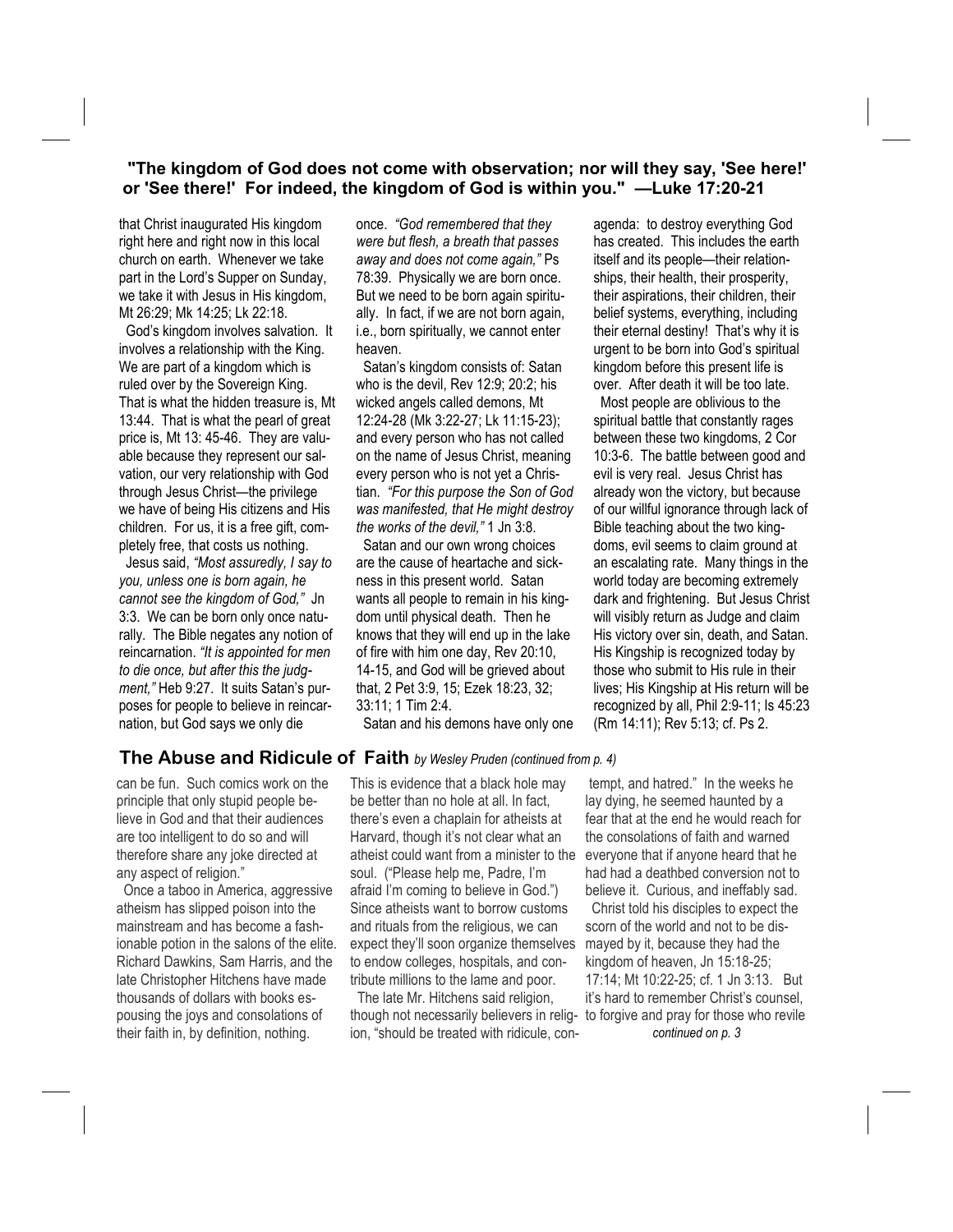

**Scorn, Ridicule of Faith***, from 2*  the faith and speak the name of Jesus Christ only as an oath, Mt 5:44; Rm 12:14; 1 Cor 4:12-13; 1 Pet 3:9.

 Christians could be encouraged by the story of the blacksmith and a visitor who watched as the smithy pounded hammer and iron against his anvil.

 "My, my," said the visitor. "You must wear out a lot of anvils."

 "No," the smithy replied. "My greatgrandfather used this very anvil. But I do wear out a lot of hammers." *+#+#+#+#+#+#+*

*REJOICE* Connor Boyd put on his Lord Jesus Christ in baptism last Sunday. Connor is the son of **Kenny** and **Wendy** and the brother of **Nicolas. Congratulate Lindsey Bennett**, who will graduate from high school in May *Expecting* **Marie Carlson**—-July 1 girl; **Amy Vander Kooi**—August, boy

*"If you, bad as you are, know how to give your children what is good for them, how much more will your heavenly Father give good things to those who ask Him?"* Mt 7:11.

*+#+#+#+#+#+#+*

 Are you tempted as I am to doubt the effectiveness of prayer? But Jesus prayed. He told us to pray. We can be sure that the answer will come, and it will be good. If it is not exactly what we expected, we likely were not asking for quite the right thing. Our heavenly Father hears the prayer, but wants to give us bread instead of stones.

# Discipleship Here At Home

**Psalm 133:1 Memory work, JOSHUA outline and chapters:** 

- **I. Entrance into Canaan, 1-4**
- **A. Preparation, 1-2**
- **B. Crossing the Jordan, 3-4**
- **II. Conquest of Canaan, 5-12**
- **A. Central campaign, 5-8**
- **B. Southern campaign, 9-10**
- **C. Northern campaign, 11:1-15**
- **D. Hardship of conquest 11:16-12:24**
- **III. Partition of Canaan, 13-24**
- **A. Plan for allotment, 13-14**
- **B, Tribal division, 15-19**
- **C. Refuge and Levite cities, 20-21**
- **D. Farewell, death of Joshua, 22-24**

**1.** God's command, promise: "Be strong and courageous, for I will be with you."

- **2.** Spies to Jericho; Rahab
- **3.** Crossing Jordan
- **4.** 12 men take Jordan stones, memorial
- **5.** Circumcised at Gilgal; Passover;
- manna ceases; Captain of angel host
- **6.** Jericho's wall falls
- **7.** Ai defeats Israel; Achan is punished
- **8.** Ai defeated; Joshua records law, reads
- **9.** Gibeonites deceive Israel into treaty
- **10.** Joshua defeats all cities in south
- **11.** Joshua defeats northern alliance
- **12.** List of victories by Moses and Joshua
- **13.** some land unconquered; Balaam dies
- **14.** lands east of Jordan distributed by lot; Caleb asks for Hebron
- **15.** territory to Judah; Caleb conquers Hebron; Jebusites hold Jerusalem
- **16.** territory to sons of Joseph, Ephraim
- **17.** territory to Manasseh
- **18.** tabernacle at Shiloh; 7 tribes to describe remaining land; Benjamin's land **19.** territory to 5 tribes; Joshua's land
- **20.** 6 cites of refuge appointed
- 
- **21.** Levites' cities; Israel possesses land **22.** tribes east of Jordan set up altar, Ed,
- as witness they are part of Israel
- **23.** Joshua warns Israel of idolatry
- **24.** Joshua's final speech, covenant renewal; Joseph's bones buried at Shechem

**PRAY FOR healing, protection,**

**help, and comfort here & away Matt Reames**—home, no abnormal pressure on brain; further tests required **Madge Wallace—**lung cancer; suffering pain and nausea

**Rod Green—**thyroid trouble

**Menards—**aging; **Lloyd**, staph infection on toes from diabetes; **Virginia,** now legally blind from rapid macular degeneration; high BP

**Mark Campbell**—full recovery expected from "brain bruise"

**Judy Strand**'s son **Joe Huff**—recurrence of neurological symptoms, black-outs, from brain injury he suffered in a 2007 car accident **Alexander Gintchin**'s classmate, **Jack Miller**—2 brain tumors; age 6

#### **CHRONIC CONDITIONS**

**Logan Corray; Rocco Sangellino Jr; Addison Tope; Pat Wilkes**—asthma **Pearl Chapman**—leg pains; pancreatitis **Nell Free—**heart; spinal pain **Autumn Hadders—**epilepsy **Jonathan Hadders—**RA **Kirk Johnson—**worsening MS; needs

help around his house

**Sandra Perry**—neuropathy from diabetes **Cheryl Reames**—diverticulitis; fibromyalgia **Lynda Szymanski**—COPD, lung *+#+#+#+#+#+#+*

*Job concerns* **Andrew Tope** and **Frank Savarese** are seeking jobs. **The Menards'** son is out of work. **Cheryl Reames** begins a new job tomorrow.

*Traveling* **Pat Campbell** is in AR caring for her parents. **Larry** returns today from visiting them. **Ruth Hice**  fell and broke her arm; **Delmar** has recovered from pneumonia. Cards: 28345 Hwy 69 W, London, AR 72847. Camping in Moab this weekend are the **Howells** (except Kim), **Brett Witherington,** the **Hadderses,** the **Lorenzo Gonzalezes,** the **Kory Topes, Mina Gonzalez, Sarah McMurray,** and **Joel Walker**.